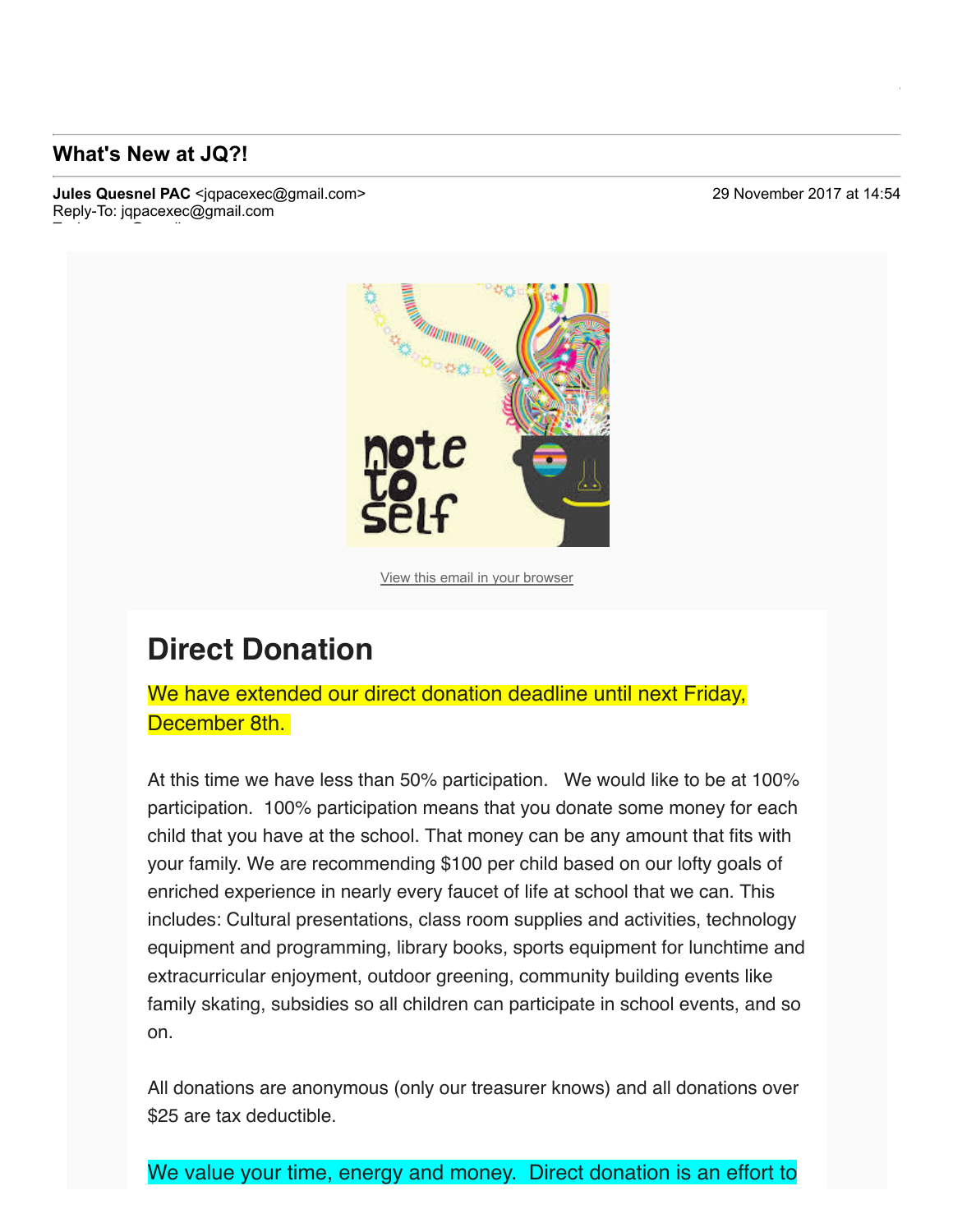take the least amount of your time and energy and make the most of each dollar you donate.

We have even tried to not hassle you with graphs and asks, but we are down to our very last week and would really like to go ahead with our budget as presented in June. Please do your best to participate with any amount that your family is able to. Thank you very much for your Support!

For more information see our website: https://jqpac.com/about-the-pac/directdonation-2/

Can't recall if you've donated?! Katy, our treasurer will be happy to look it up for you: jqpac.treasurer@gmail.com

Donations can be made online: here

Or via cheque. Please include this information with your cheque:

| Surname of Child |  |                                              |                                                                          |                                                                                     |  |
|------------------|--|----------------------------------------------|--------------------------------------------------------------------------|-------------------------------------------------------------------------------------|--|
|                  |  |                                              |                                                                          |                                                                                     |  |
|                  |  |                                              |                                                                          | children): Grade: ______________ Div: __________ Grade: _____________ Div: ________ |  |
|                  |  | Grade: Div: Div: Amount Enclosed: *** Please |                                                                          |                                                                                     |  |
|                  |  |                                              | make cheques payable to Ecole Jules Quesnel PAC and return your donation |                                                                                     |  |
|                  |  |                                              | envelope to the box set up at the PAC table across from the main office. |                                                                                     |  |

## General PAC Meeting Coming up!

This is the PAC meeting not to miss! We are having our annual mulled wine and social.

Agenda will include what we have been up to and what we have yet planned. This is also the time to bring your thoughts and suggestions! Thursday, December 7th. 7-9pm in the library. See you there!

## Update on Byng Pool

On December 11th, Vancouver Park Board commissioners will debate then vote on whether to approve the VanSplash Aquatics Strategy (http://vancouver.ca/parks-recreation-culture/vansplash-aquatics-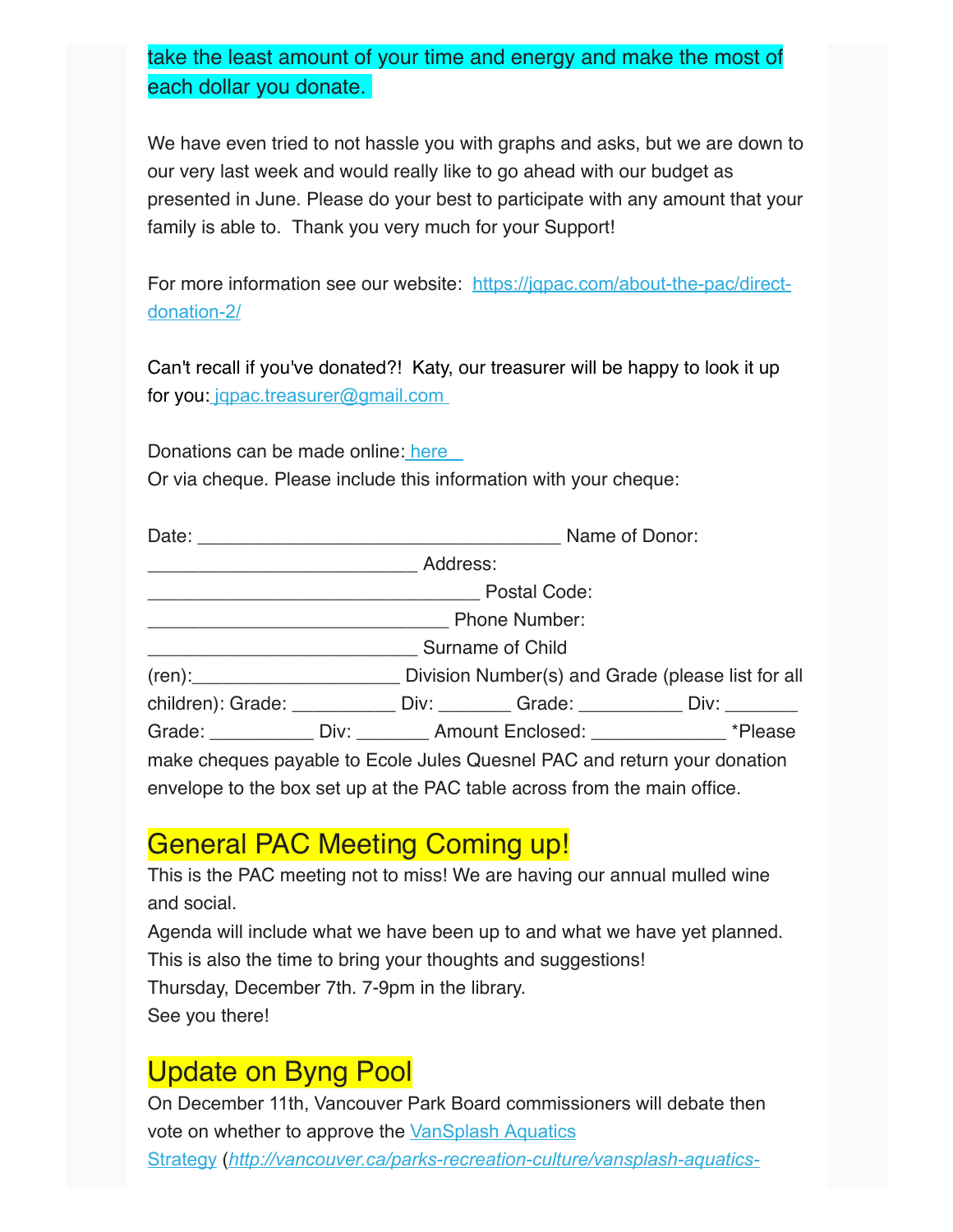*strategy.aspx*) that in its latest form calls for the closure of beloved neighbourhood pools **Lord Byng** and Templeton Park.

 If you are keen to save these invaluable neighbourhood facilities, here are some ways you can share your voice **between now and December 11th**:

1. Email the Park Board Commissioners (*mailto:pbcommi ssioners@vancouver.ca*)

2. Email VanSplash (*mailto:vansplash@vancouver.ca*)

3. Sign the online petition  *(https://www.change.org/p/directorofaquatics? recruiter=832343182&utm\_source=share\_petition&utm\_ medium=twitter&utm\_campaign=share\_petition&sharerUserId= 832343182&utm\_content=nafta\_twitter\_shortlink:shortlink)*

4. Sign a printed petition at Lord Byng Pool until Dec 3rd

5. Come to the pivotal Parks Board Meeting **December 11th at 7pm,** at 2099 Beach Ave (SW entrance to Stanley Park)

6. Sign up starting Dec 4th to speak at the BP meeting *(http://vancouver.ca/ your-government/speak-at-a-meeting.aspx)* or you can call the Park Board office at  $604-257-8158$  to register to speak

7. If attending the PB meeting on Dec  $11<sup>th</sup>$  please read the **attached document "VPB Meeting Dec11\_what-will-happen"** so that you are informed and well prepared

8. Attend a neighbourhood information meeting/concert (see attached flyer) organized by opposition group ByngSplash *https:// byngsplash.wordpress.com):*

o **This Sunday Dec 3, 7.00 – 9.00pm,** Lord Byng Secondary School Auditorium\*, 3939 w16th Ave (\*enter from Crown St and Lord Byng School parking lot)



Copyright © 2017 JQ Parent Advisory Council, All rights reserved. You are receiving this email as a member of the Ecole Jules Quesnel parent community.